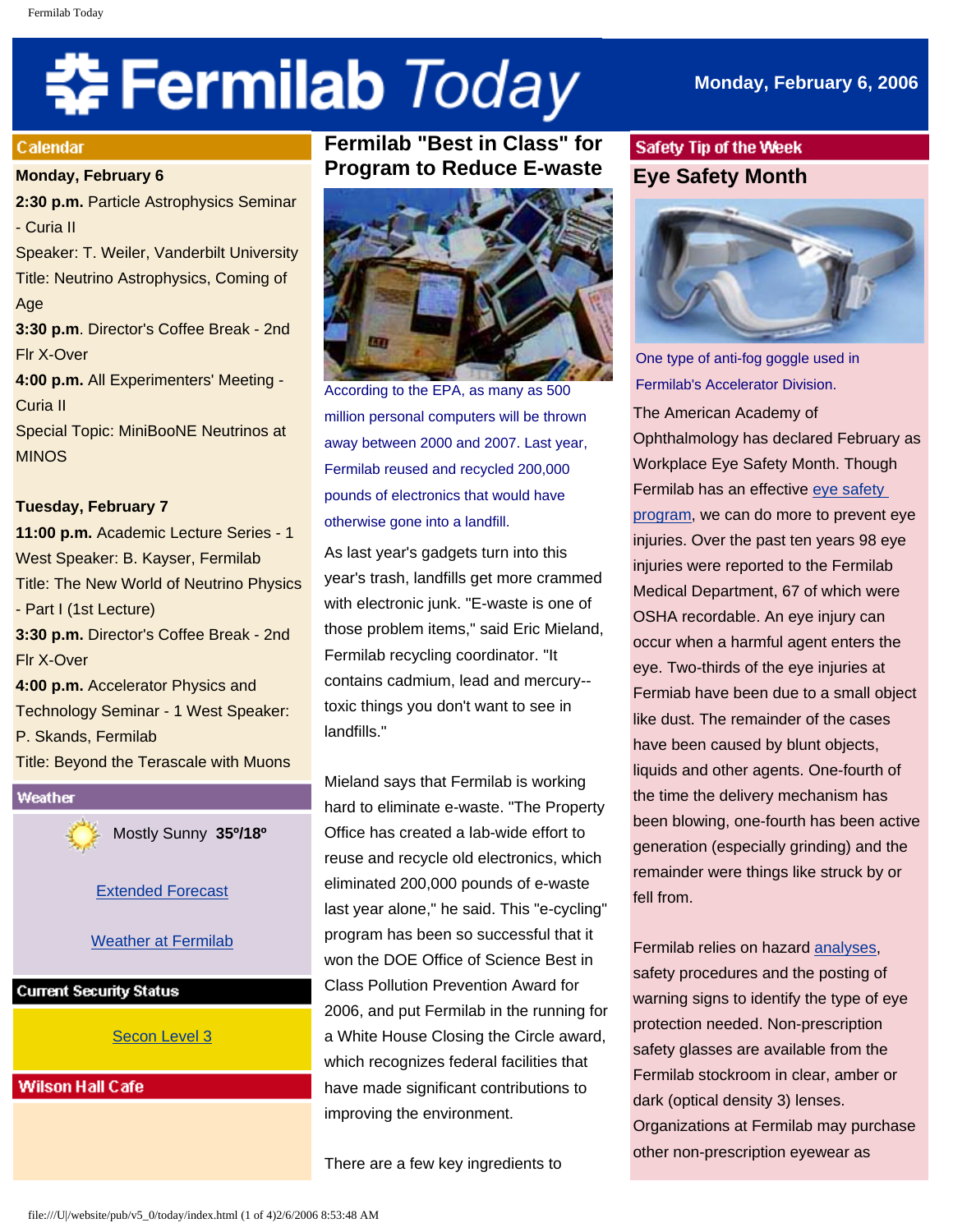Fermilab Today

**Monday, February 6** -Minestroni -Chicken & Mushroom Cheese Steak -Baked Chicken Enchiladas -Pot Roast -BLT Ranch Wrap -Assorted Slice Pizza -Kung Pao Chicken

The Wilson Hall Cafe accepts Visa, Master Card, Discover and American Express.

#### [Wilson Hall Cafe Menu](http://lss.fnal.gov/cafe/)

#### **Chez Leon**

**Wednesday, February 8 Lunch** -Raspberry Chicken -Spinach Risotto -Mocha Cake

**Thursday, February 9 Dinner** BOOKED

[Chez Leon Menu](http://lss.fnal.gov/chezleon/index.html) Call x4512 to make your reservation.

**Search the Fermilab Today Archive**

search

**Search** 

Info

Fermilab Today is online at: [http://www.](http://www.fnal.gov/today/) [fnal.gov/today/](http://www.fnal.gov/today/)

Send comments and suggestions to [today@fnal.gov](mailto:today@fnal.gov)

[Fermilab Today archive](http://www.fnal.gov/pub/today/archive.html)

[Hurricane Relief Page](http://www.fnal.gov/pub/today/katrina_relief.html)

[Fermilab Today PDF Version](http://www.fnal.gov/pub/today/archive.html)

[Fermilab Result of the Week archive](http://www.fnal.gov/pub/today/resultoftheweek/index.html)

Fermilab's e-cycling success: In addition to a recycling education program and a waste dumpster surveillance program, which ensures that unauthorized items such as printed circuit boards are not left in on-site dumpsters, Fermilab has a comprehensive strategy for transferring electronics that can no longer be used for their original purpose to people who need them. "Say a computer is exceessed from directorate," said Jack Kelly, Fermilab's Inventory Control manager. "But someone else at the lab realizes they can still use that old computer to run their applications." That employee, says Kelly, can come down to the site 38 Property Management warehouse and find what they need. The warehouse holds everything from old oscilloscopes to last year's laptop. About 15 percent of Fermilab's personal computers are reused this way each year, and others are donated to local schools or listed on a government website, GSAExess.com, which seeks a new home for electronics at other federal agencies.

If the equipment in question cannot be reused as is, there is a second line of defense to becoming landfill material. The lab works closely with a reclamation company called "Reliable Computer Service," which breaks the equipment down into separate components to scavenge useful parts, and then recycles the rest. And if the material can't be donated or reused by Reliable, then it is sent to a de-manufacturing company called Intercon Solutions that finds yet more uses for it. Kelly says that Intercon helps him recycle everything from the plastic in a computer monitor to the integrated chips on a PC board. "They even melt the lead film from computer monitors so they can recycle the glass

approved by their division/section Senior Safety Officer. Prescription safety eyewear is available from a vendor that is onsite midday Wednesdays in Wilson Hall. Some Fermilab organizations, such as Technical Division's Machine Shop, impose strict requirements on the type of safety eyewear that may be used.

# **[Safety Tip of the Week Archive](http://www.fnal.gov/pub/today/safety/index.html)**

# **Accelerator Update**

# **February 1 - 3**

- Two stores provided 34 hours and 5 minutes of luminosity.

- Pbar Lens repaired.

- F17B3 power supply problem holds off beam.

[Read the Current Accelerator Update](http://www.fnal.gov/pub/news06/update.html) [Read the Early Bird Report](http://www-bd.fnal.gov/earlybird/ebird.html) [View the Tevatron Luminosity Charts](http://www.fnal.gov/pub/now/tevlum.html)

# **Announcements**

## **DOE FY 07 Budget Request**

Secretary of Energy Samuel Bodman will release DOE's FY 2007 budget request at a press briefing today at 11:00 a.m. CST.

# **Andrea Silvestrelli, Basso-Baritone**

The Cultural Association of Italians at Fermilab presents Andrea Silvestrelli, basso-baritone, and Teresa Cullen, soprano, in recital with Eric Weimer, piano, on Wednesday, February 8, at 8 p. m. in the Ramsey Auditorium. Tickets are \$15; for more information call 630-840- ARTS (2787).

# **Summer Housing Requests**

The Fermilab Housing Office is now taking requests for houses, apartments, and dormitory rooms for the summer of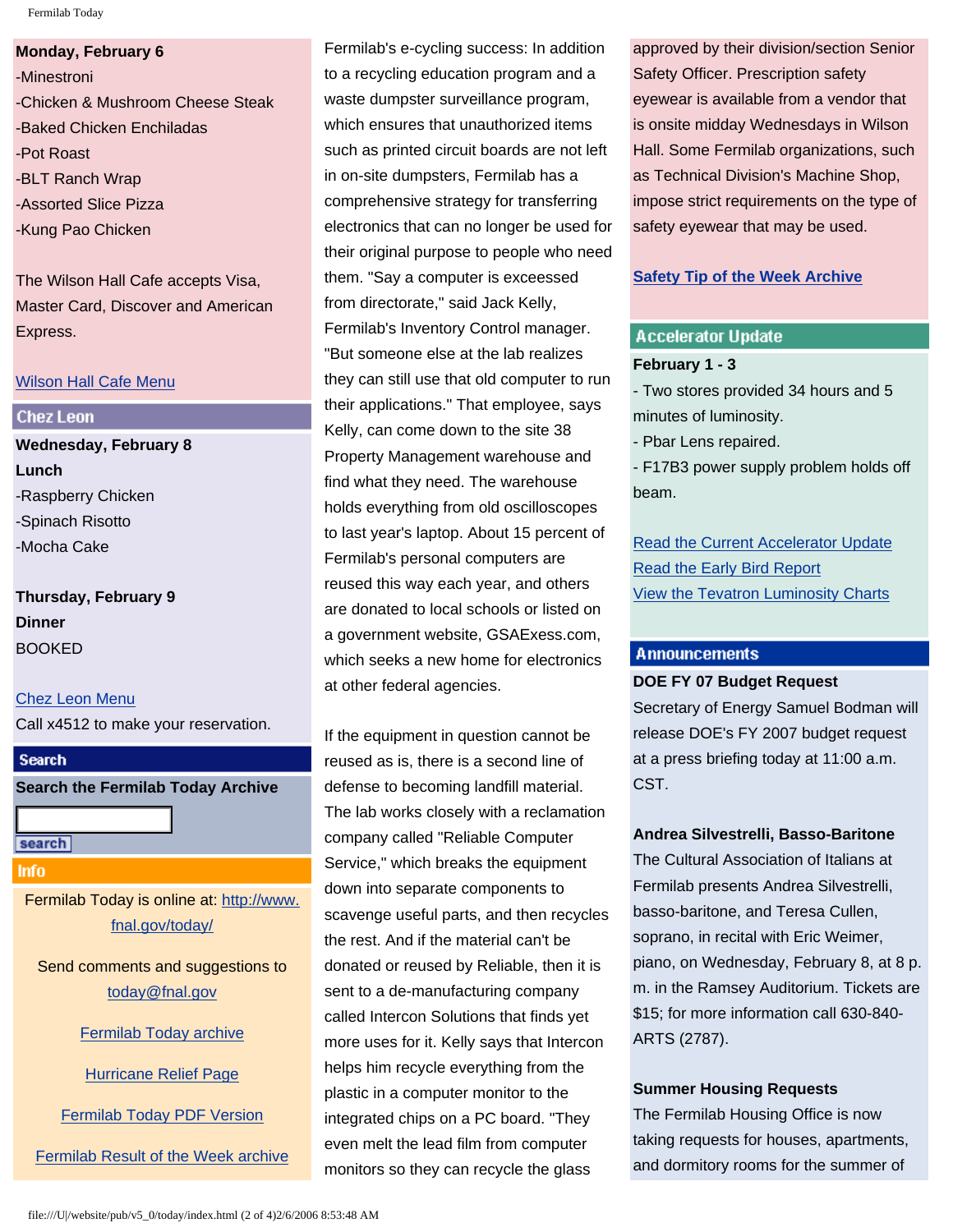#### [Fermilab Safety Tip of the Week archive](http://www.fnal.gov/pub/today/safety/index.html)

[Linear Collider News archive](http://www.fnal.gov/pub/today/linearcollider/index.html)

[Fermilab Today classifieds](http://www.fnal.gov/pub/today/classifieds.html)

[Subscribe/Unsubscribe to Fermilab Today](http://www.fnal.gov/pub/today/subscription.html)

and properly dispose of the lead," he said.

All of these efforts have helped Fermilab cut down on costs--creating a near "cost neutral" disposal program, according to Mieland--in addition to scoring the lab "best in class" for greatly reducing ewaste. "Congratulations Fermilab," said Sally Arnold, DOE Environmental Scientist. "Winning the Best-in-Class category is distinctive indeed." *—Siri Steiner*

## In the News

*Science @ Berkeley Lab***, January 30, 2006: Looking Toward TeV: Where Cosmology and Particle Physics Meet** 

Theoretical physicist Hitoshi Murayama is an optimist. Contemplating a discipline that many think is fragmenting into ever more pieces, like a smashed vase with shards labeled "dark energy," "antineutrinos," "hidden dimensions," "charge-parity violation," "supersymmetry," and the like, Murayama sees physics coming together instead.

It may not be a serenely classical comingtogether, restoring the fractured vessel of physics to a seamless work of art. Nevertheless Murayama, who is a member of Berkeley Lab's Physics Division and a professor of physics at the University of California at Berkeley, foresees an approaching "synergy at the TeV scale," the experimental and theoretical regime where energies — and masses — are measured in trillions of electron volts.

**[Read More](http://www.lbl.gov/Science-Articles/Archive/sabl/2006/Jan/04-TEV-pt1.html)**

2006. Since there will be a large influx of experimenters, and requests are anticipated to be in excess of our available facilities, you are urged to submit your request for reservations to the Housing Office by Wednesday, March 1, 2006. Requests can be made for any period and need not commence on any particular date. For further information, please call (630) 840-3777 or email [housing@fnal.gov.](mailto:housing@fnal.gov) Individual housing requests can be made by using our [online housing request form.](http://lss.fnal.gov/housing/housing_request.html) (Requests for multiple housing units are best handled by direct email.)

#### **Sunday Barn Dance**

Fermilab Folk Club Barn Dance Sunday, February 12 at 6:30 p.m. with music by the Common Taters and calling by Paul Ford. [More information.](http://www.fnal.gov/orgs/folkclub/)

## **Scottish Country Dancing**

Scottish Country Dancing will meet Tuesday, February 7, at Kuhn Barn on the Fermilab site. Instruction begins at 7:30 p.m. and newcomers are always welcome. Most dances are fully taught and walked through, and you do not need to come with a partner. Info at 630- 840-8194 or 630-584-0825 or [folkdance@fnal.gov.](mailto:folkdance@fnal.gov)

#### **Professional Development Schedule:**

**February 7:** Interpersonal Communication Skills **February 14 & 16 (am):** Creating RPMs **February 20 - 22:** Python Programming **March 1:** Word Tips, Tricks and **Techniques March 6:** Interpersonal Communication **Skills March 7 (am):** Excel Pivot Tables **March 7 (pm):** Word Mail Merge